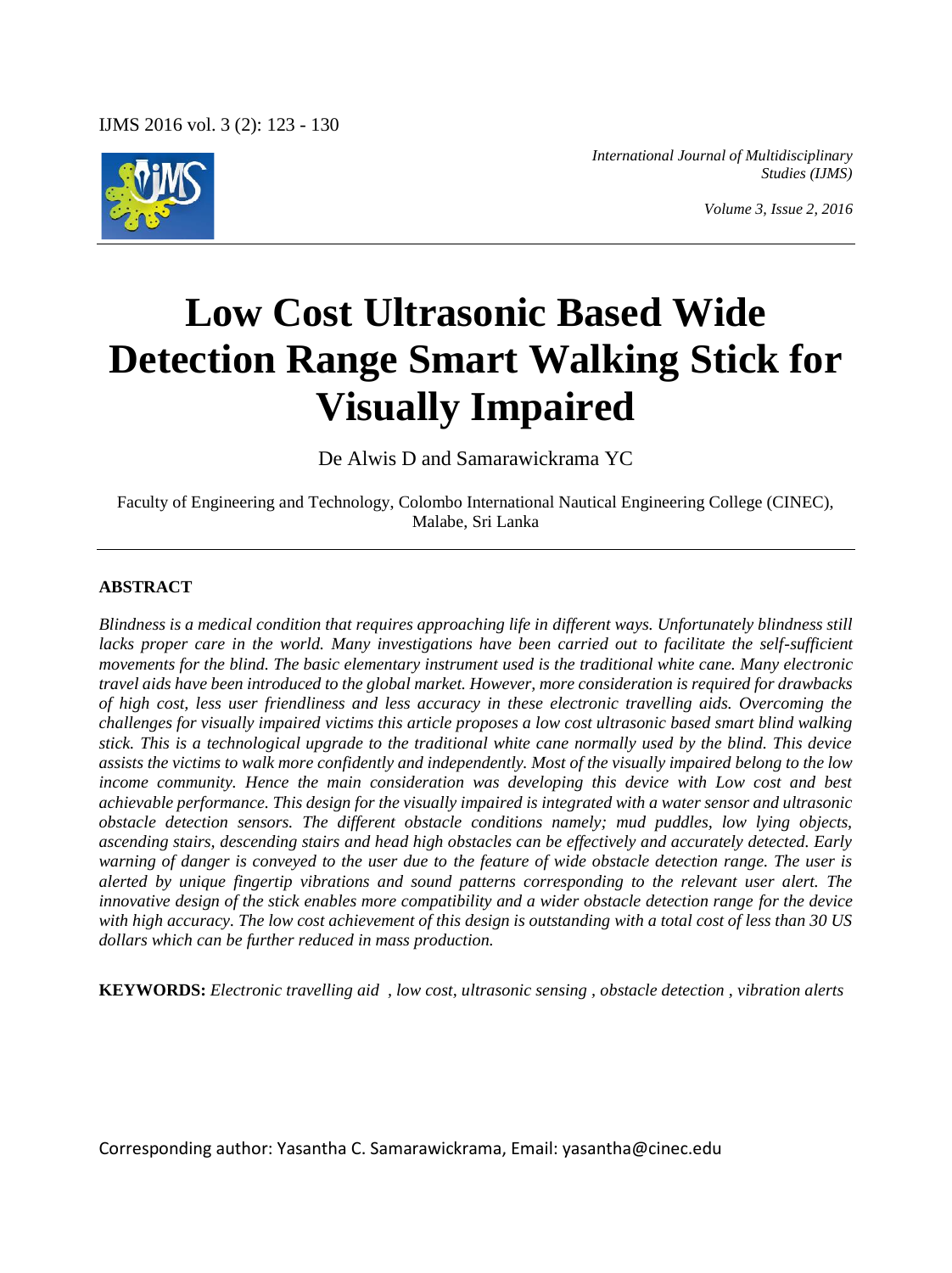# **1. INTRODUCTION**

Blindness is a medical condition that requires proper consideration and care since it requires approaching life in new ways. Most victims encode spatial relationships to form representations of the real world while adapting to newer skills and techniques. These techniques include learning Braille, following trained dogs and installing rails in bathrooms and organizing essential items for quick grasp. However, these approaches would be quite expensive.

Considering research studies and investigations carried out to enable self-sufficient movements for the blind, Electronic Travelling Aids (ETAs) are significant. These ETAs have the ability to serve the blind by guiding towards destination and detecting the obstructions ahead of the user of the device. These habitual technologies used are cameras, infra-red sensors, ultrasonic sensors and GPS. However the expensiveness of the ETAs available in the global market is a major drawback since most of the blind people are prevailing from low income backgrounds.

Therefore, blind victims currently using the basic, straight forward and elementary device; the traditional white cane although many electronic travel aids (ETA) have been introduced. Furthermore, proper consideration should be focused on enhancing the compatibility and the accuracy of current market designs in addition to the high cost of them (Hu *et al*., 2009; Saaid *et a*l., 2009).

The aim of this design was to develop a practically useful and beneficial walking stick for visually impaired people at an outstandingly low cost. This fulfills the requirements of independent mobility and affordable price identified as a prudent requirement for the current market. The design would make the visually impaired more emotionally and intellectually independent helping to deal with life with more confidence.

Considering the objectives of this design, interests were specially focused on successful identification and alerting the user about different kinds of obstacles such as low-lying obstacle, head-high obstacles, ascending stairs, descending stairs and mud puddles on the route of the user.

# **2. BACKGROUND**

About 286 million people worldwide are visually impaired and out of it, approximately 37 million people are blind and 246 million have low vision. One in three senior citizens over age 65 faces sight loss. Approximately 19 million children are visually impaired, out of which, 1.4 million suffer from blindness which cannot be altered.

Out of that around 90% of visually impaired people are over the age of 65. Out of all the visually impaired population, 65 % are aged 50 and older, while this age group contains about 20 % of the world's population. With the increasing elderly population in majority of countries, the quantity of people with the threat of visual impairment due to chronic eye diseases and ageing processes will be more (American Foundation for the Blind, 1977).

The standard ETAs that use cameras usually depend on image processing technology and transfiguration of obtained images. The user feedback is provided as recorded audio messages, vibrations and other note impressions. ETAs which apply GPS technology generally provide information to the user of their current location guiding the users to their preferable destinations. Another type of the ETAs contains arrays of sensor networks. This is an installed system of network that enabled the cane to read their proximities and deviate from obstacles. Other applications of ETAs incorporate immediate obstacle detection technology by distance using simple sensors like ultrasonic and infrared (Shoval *et a*l., 2003; Rey *et a*l., 2015).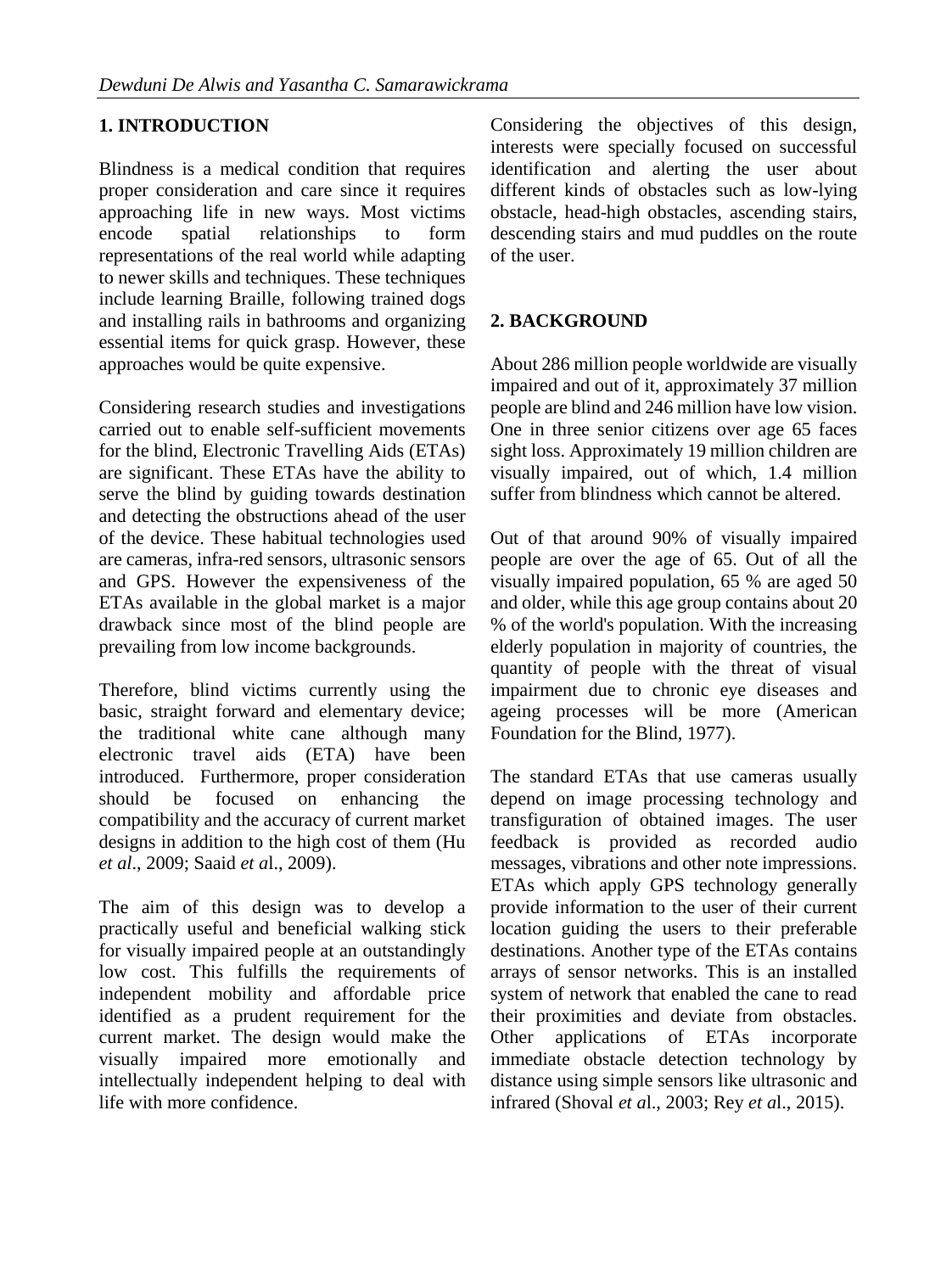## **3. MATERIAL & METHODS**

This fully functional Smart walking stick is designed successfully with the capability to detect mostly encountered obstacle that lies ahead. It will not only detect human height obstacles but is also capable of differentiating the different types of obstacles ahead and warn the user with vibrations in the users' fingertips and appropriate audio feedback. The selection of components is significant providing efficient results at an outstandingly low cost.



**Figure 1.** Basic Block Diagram of the design

Choosing the appropriate sensor depended on factors like cost, detection range and the required functionality. Ultrasonic sensors transmission and reception used ultrasound waves that could detect a range from 5cm to 10m with a very high accuracy. Low cost of the ultrasonic sensors available in the market contributed for the cost effectiveness of the final design. Ultrasonic sensors provided with accurate results for closer objects and were well suited for the required functionality.

The ability of ultrasonic sensors to detect clear, transparent and shiny targets as well as solid dark and opaque materials was also a positive feature of the sensors. Detection of the obstacles is not obstructed by dust or dirt and not affected by low light conditions. Hence, the device is usable at night time without issues. This feature of using the device during the night time without malfunctioning is also significant.

The different types of environment obstacles are identified and user alerts are provided as in the block diagram of the system in figure 1. Ultrasonic sensor 1 is focused to detect head high obstacles and ultrasonic sensor 2 to detect low lying obstacles. Ultrasonic sensor 3 aimed towards the ground assists in detecting and differentiating between ascending and descending stairs. The Ultrasonic sensor 3 was effectively used to differentiate between flat terrain, ascending stairs and descending stairs as comparing the distances measured by the sensor. When the walking stick is facing an ascending staircase the distance measured by the sensor is less compared to the distance measured in a flat terrain. However, when the walking stick is

Facing a descending staircase the distance measured by the sensor is high compared to the distance measured in a flat terrain. Water sensor 4 is used for detection of mud puddles.

All sensor readings are analyzed by the microcontroller to measure the corresponding distance to the obstacle. Then alerts are provided appropriately to the user as fingertip vibrations and sound patterns. The mechanical structure of the device is highly compatible and sensors are placed affectively to detect obstacles in a wide range. Aluminum is a good light weighted metal and is used to build the device.

The physical structure is built with proper consideration during the design. This is where the length of the cane comes into major consideration. Relying on data that average human structure standing erect ranged from a height of 1.4 meters and 1.9 meters, the structure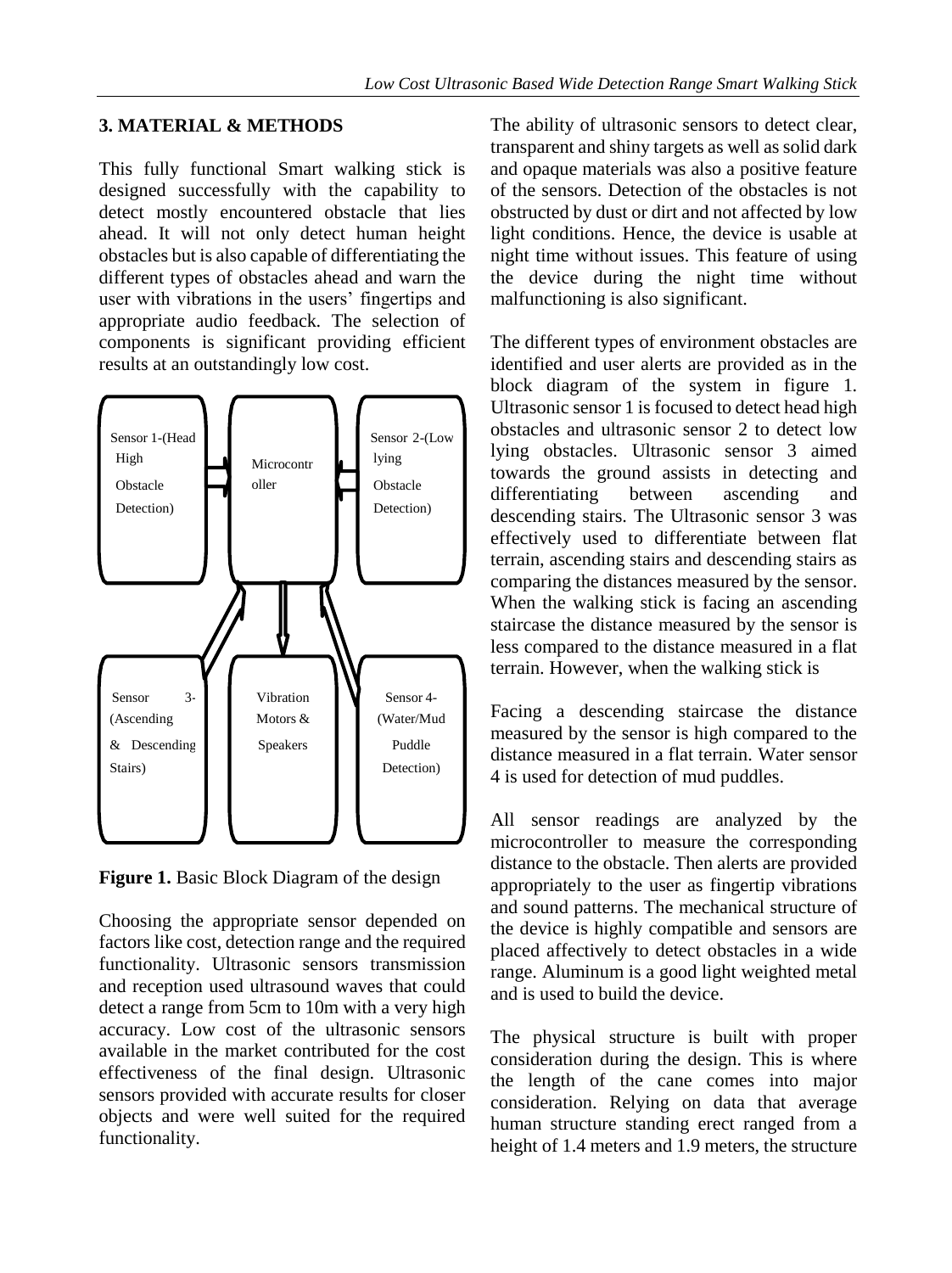was made height adjustable in this range. Mobility was enhanced with a free wheel. This incorporation of wheels into the structure provided stability and mobility while it reduced friction.

## **3.1. Detection of ascending and descending stair obstacles**

The ultrasonic sensor 3 was first used to determine the distance to the flat terrain as illustrated in figure 2(c). The distance the beam travels once it approaches the upstairs as in figure 2(a) is shorter than the distance the beam it travels on the flat terrain since the beam approaches an obstacle at a much shorter distance. The distance the beam travels once it approaches the downstairs as in figure 2(b) is longer than the distance the beam it travels on the flat terrain.



**Figure 2.** Detection of ascending and descending stair obstacles

(a) Ascending stairs detection (b) Descending stairs detection (c) Flat terrain

#### **3.2. Low lying obstacle Detection**

The ultrasonic sensor 2 detects low-lying obstacles as in figure 3.It is also used as a verification sensor to alarm the user that the travelling direction should be altered.



**Figure 3.** Low lying obstacle detection

#### **3.3. Overhead and head-high level obstacle Detection**

Ultrasonic sensor 1 detects branches of trees, banners, inward tilting walls and other similar obstacles. These could be classified as head high or overhead obstacles. The first ultrasonic sensor was fasted onto a servomotor that would rotate onto a pre-defined angle detecting the relevant obstacles as in figure 4.



**Figure 4.** Detection of Overhead and head high obstacles

The servomotor was mounted perpendicular to the walking stick. The ultrasonic sensor 1 was mounted on the servo motor. The servo motor rotation covers up a height of 4 feet to 6 feet in the vertical path.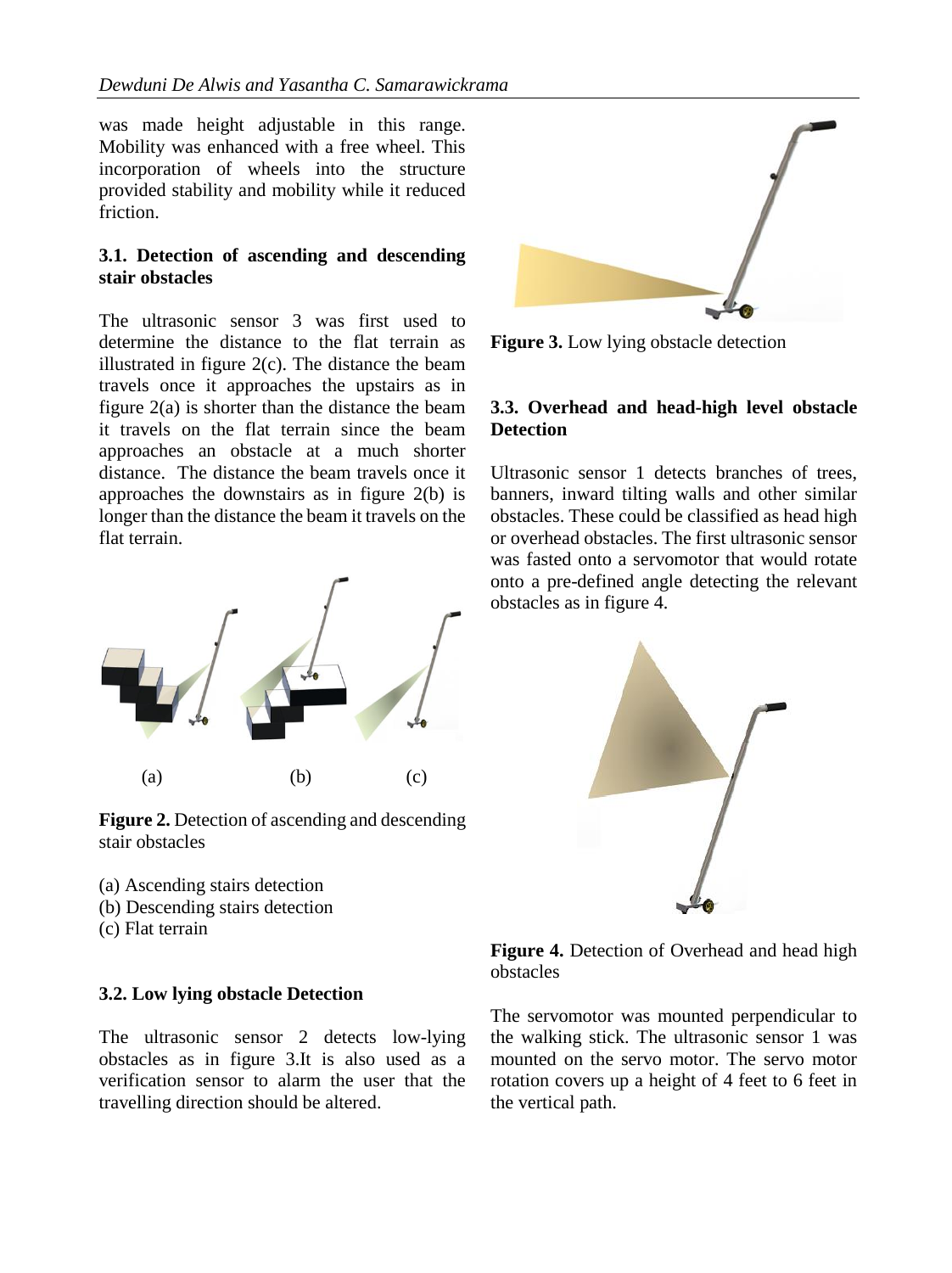#### **3.4. Water/ mud puddle detection**

The water sensor is attached to the lower section of the device as in figure 5. It alerts the user once the probes of the sensor come to contact with water or a mud puddle. The sensor measures the conductivity between the probes of the sensor. The water or mud puddle detection function was functioning properly in rain also.



**Figure 5.** Water/ mud puddle detection

## **3.5. Differentiation ascending and descending stairs**

The ultrasonic sensor 3 measures the distance to the flat terrain and saves this value as D in the program in the microcontroller. The measurements on sensor 3 denoted as D1 is compared with the value D in real-time.

If D1 is higher than 15cm below the saved value D,

# D\_1>D-15

Ascending stairs are identified.

If D1 is lower than 15cm above the saved value D,

#### D\_1>D+15

Descending stairs are identified. After successful differentiation of ascending and descending stairs relevant vibration pattern and audio feedback is provided to user.

#### **4. RESULTS & DISCUSSION**

The design was tested in the practical environment for detection of head high obstacles, low lying obstacles, ascending stairs, descending stairs and mud puddles.

The following figures illustrate the distance variations measured by the device for the different types of obstacles detected at several different landscaping. Linear lines have been approximated to denote the variation patterns.

The corresponding user alert is conveyed to the user after identifying these variation patterns of the distance. Each obstacle was tested with the targeted sensor individually and also with the all the sensors running concurrently.



Figure 6. Variation pattern for overhead obstacles

Figure 6 illustrates the variation pattern for overhead obstacles obtained by ultrasonic sensor 1.

The downward sloping line of the graph indicates the decreasing of distance measured from the sensor to the obstacle. This implies the device is approaching an overhead/ head-high level obstacle.

The device was also tested against a blind wall successfully. This detected and signaled as a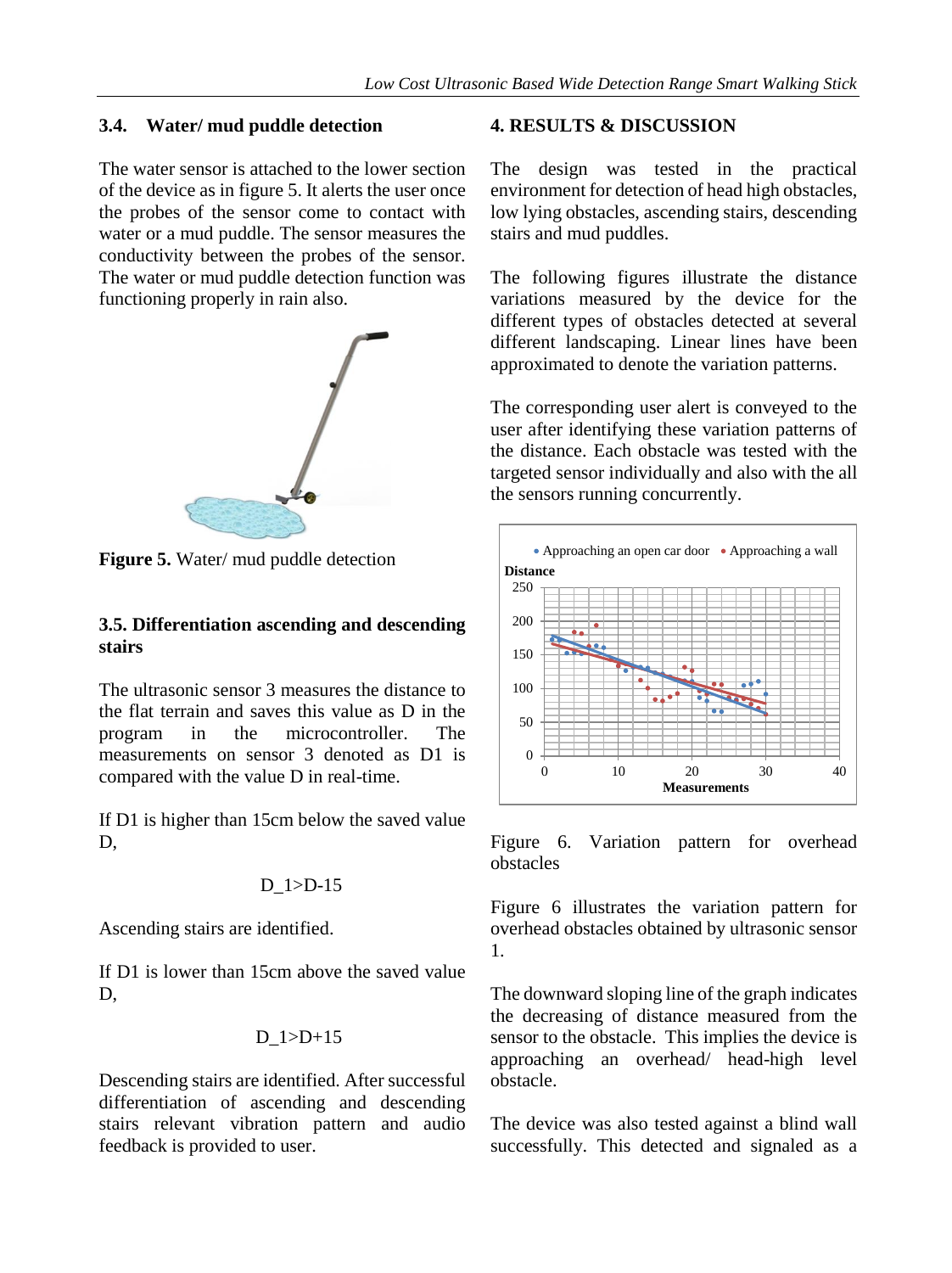direction blockage. The variation patterns indicated in figure 6 confirm the presence of a head-high obstacle ahead of the user.



**Figure 7.** Variation pattern for Low lying obstacles

Figure 7 illustrate the variation patterns from ultrasonic sensor 2 against low lying obstacles. The device with a downward sloping graph indicates the device is approaching a low lying object.



**Figure 8.** Variation pattern in the flat terrain

Figure .8 illustrates the measurements recorded by ultrasonic sensor 3 in mobile and immobile conditions on flat terrain.



**Figure 9.** Variation pattern for descending stairs

The device was then tested against descending staircases of two heights. Figure .9 illustrates the measurements on ultrasonic sensor 3 at a descending staircase. The measurements and variation pattern on figure .9 with an upward sloping graph proved the device approached a descending staircase.



**Figure 10.** Variation pattern for ascending stairs

Ultrasonic Sensor 3 was then tested against ascending staircases of two heights. Figure. 10 illustrates the measurements recorded for ascending stairs. Results illustrated in figure 10 proved a downward sloping graph indicting the device was approaching an ascending staircase.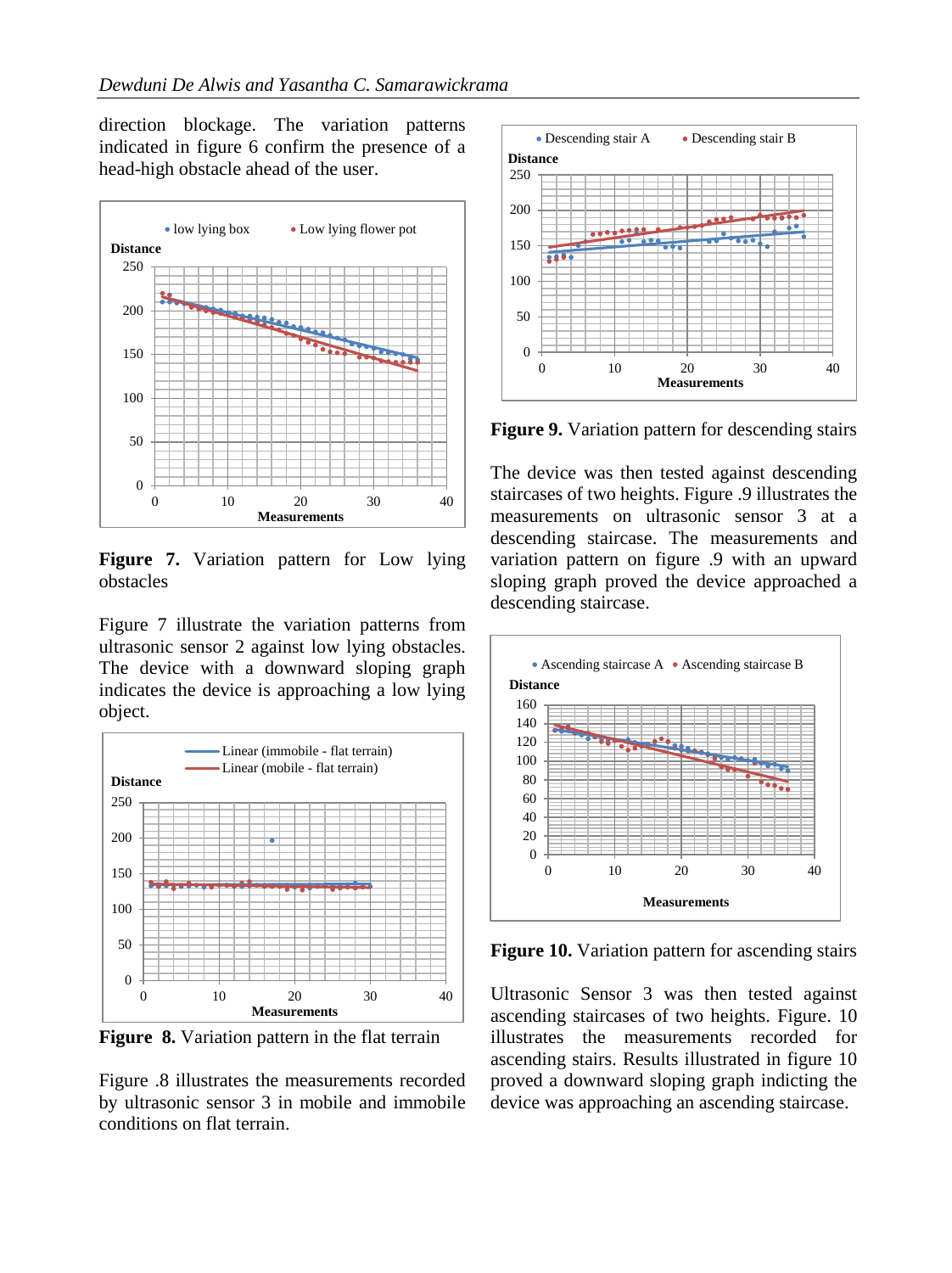Even though the Ultrasonic sensor 2 was for detecting low-lying objects, it also read the lowest step of an ascending staircase. Boxes were kept on the floor for low lying objects. The confusion between ascending staircases and lowlying objects were avoided by programming the vibrators with unique vibration patterns. The water sensor detected mud puddles and water effectively by providing a low analog output voltage compared to the normal conditions.

Most importantly, the low cost achievement is outstanding since the total cost of the design is less than 4000 LKRs as presented in the table 1.This design fulfills a timely requirement fulfilling real life problems of visually impaired community. Hearing and spatial sensing has been the leading and finest senses available to visually impaired users. These two senses have not been able to substitute vision, but have been able to capture huge environmental data. The most touch sensitive areas of the human body are finger tips, upper lip, cheeks, palm, forehead and foot respectively. The main advantage of using tactile vibrations on the fingertips of the user is that it allows the user to grasp environmental cues while travelling independently.

| <b>Table 1.</b> Total cost of the Design |
|------------------------------------------|
|------------------------------------------|

| <b>Item Purchased</b>        | N <sub>0</sub> | <b>Total</b><br>(LKR) |  |
|------------------------------|----------------|-----------------------|--|
| <b>Moisture Water Sensor</b> | 1              | 142.56                |  |
| Ultrasonic Module            | 3              | 427.68                |  |
| AT mega Arduino              | 1              | 1094.4                |  |
| Vibrating motor              | 4              | 483.84                |  |
| 9G micro servo motor         | 1              | 226.08                |  |
| Jumper Cable                 | 1              | 437.76                |  |
| Solder less breadboard       | 1              | 109.44                |  |
| Bicycle grip                 | 1              | 50.00                 |  |
| Prototype structure          | 1              | 700.00                |  |
| <b>Total Cost</b>            | 3671.76 LKRs   |                       |  |

#### **5. CONCLUSION/FURTHER WORK**

Analyzing the results, we can conclude that the objectives of the study were successfully achieved. Successful identification and alerting the user of different types of obstacles with high accuracy is a significant achievement for an outstandingly low cost.

Composing the structure into a foldable structure without any external tool would further ease storage when the device is not in use. The device could also be reinforced with a nylon strip on the grip that would be wrapped around the user's wrist allowing the device to travel steadily with user.

The device could also be integrated with audio feedback system. Toggling between audio and tactile vibrations would bring out a change in the users everyday usage pattern.

Ability of toggling between outdoor and indoor environment conditions would be highly appreciated. That is the sensors could be programmed to detect at a larger range when the user is outdoors and at a smaller range when the user is indoors by simply swapping between two buttons.

To have a better technological upgrade of the device, the device could also be integrated with a low cost camera like the monocular camera to identify and detect yellow lines (Zebra crossings) on the road. Alerting the user when the user is on a yellow line would further add independence and confidence. Users will also be a lot more comfortable when using the device.

If the system was to be upgraded in an advanced manner, GPS navigation system could be integrated with the system. As the user is visually impaired and cannot read or enter destinations on GPS, this system could be programmed to operate on voice command of the user. Hence this system will be working on audio cues at the ears of the users which directs user to the preferred destination.